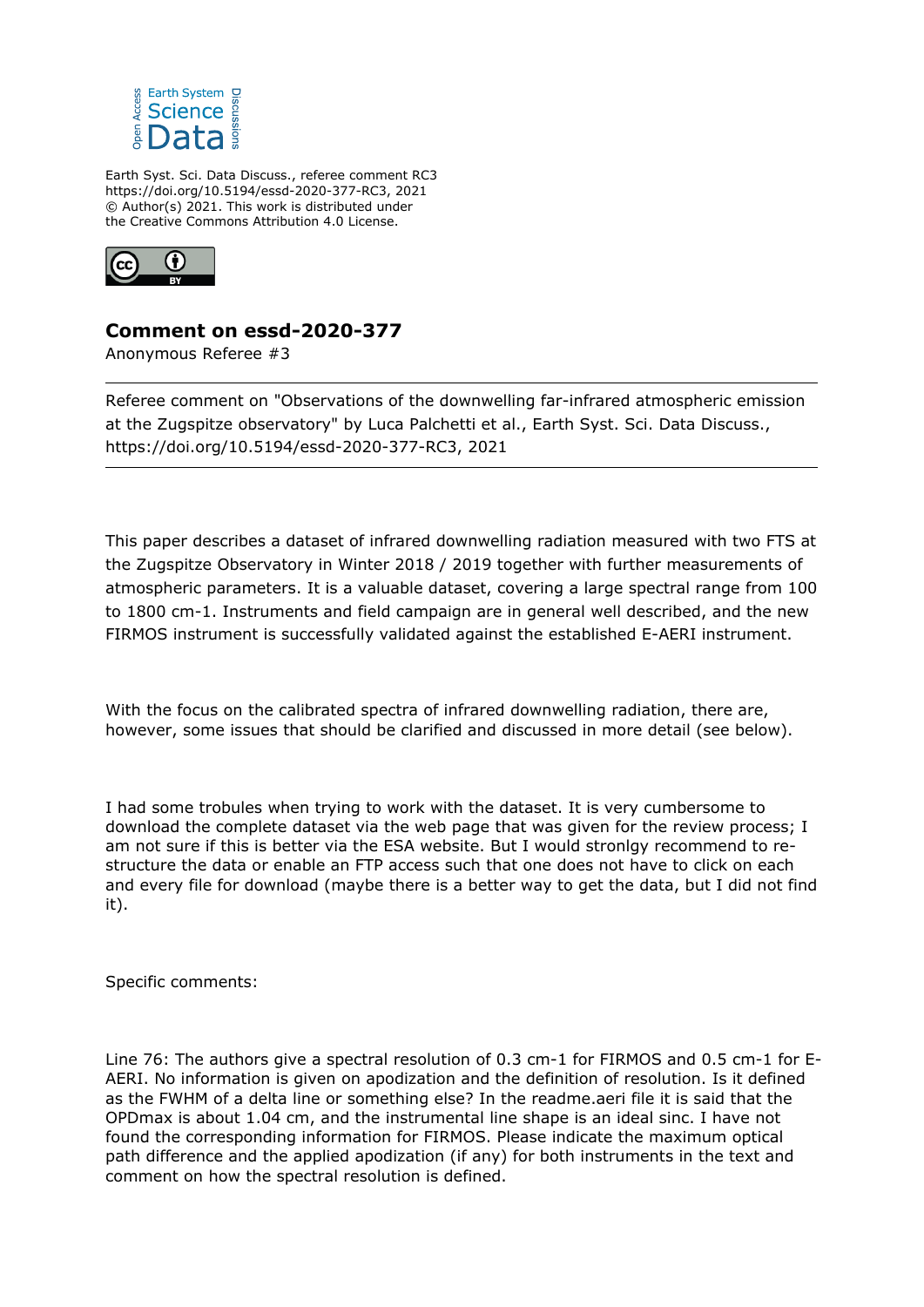Line 145: I am puzzled about the strong spectral structure in the calculated NESR. From all I know about FTS, I would expect a rather smooth curve, governed by the shape of the broadband instrument gain function. I am not fully convinced that the calculated NESR is in good agreement with the standard deviation of subsequent sky measurements. I tried to reproduce the comparison by taking 8 subsequent clear sky spectra, calculating the standard deviation and calculating the mean of the NESR given in the data. When comparing this NESR to the standard deviation, I find that the stadard deviation is generally smaller (as it can also be seen in Fig. 6 above 700 cm-1) and that the sharp lines below 350 cm-1 are way smaller in the standard deviation than in the NESR (which cannot be seen in Fig. 6, because the standard deviation is hidden behind the NESR in this range). Please explain in more detail why the NESR has these strong spectral features (way stronger than in the standard deviation) and tends to be larger than the standard deviation of subsequent measurements at high wavenumbers.

Line 154: It is stated that both instruments have a spectral calibration error of about 50 ppm. Since it is obviously possible to determine this error and to correct for it, why is this not done for the complete dataset but only for the comparison? A good spectral calibration would enhance the quality of the data.

Line 158: This is again in the context about resolution and apodization: Here it is said that the spectra are brought to the same spectral resolution of 0.5 cm-1 by applying a Norton-Beer strong apodization. If you apply a Norton-Beer strong apodization to an interferogram with an OPDmax of 1.04 cm (in the case of E-AERI), the resolution in the sense of the FWHM is clearly larger than 0.5 cm-1.

Line 160: The authors state that the FIRMOS and E-AERI measurements are in good agreement within the average CalErr estimate. In the dataset I found a note on an aposteriori bias correction of the FIRMOS data, where the bias was determined from the difference between the FIRMOS and the E-AERI data. I think it is very important to make clear that the FIRMOS data has already been corrected using E-AERI data, because with this correction, the data is not independent anymore. Therefore this bias correction should be presented in the paper and it should be discussed how this bias shall be handled in future measurements when there is no E-AERI next to FIRMOS for comparison. Is this bias expected to be constant in time and under all conditions?

Line 163: Part of the difference between FIRMOS and E-AERI is explained by a noncompensated phase error in the FIRMOS data. Are there plans to compensate for this phase error in the future? If not, why not? If it will not be compensated, this error should be added to the estimated systematic error (CalErr).

Figure 2, lower panel: It would be interesting to see the residual in the overlapping range.